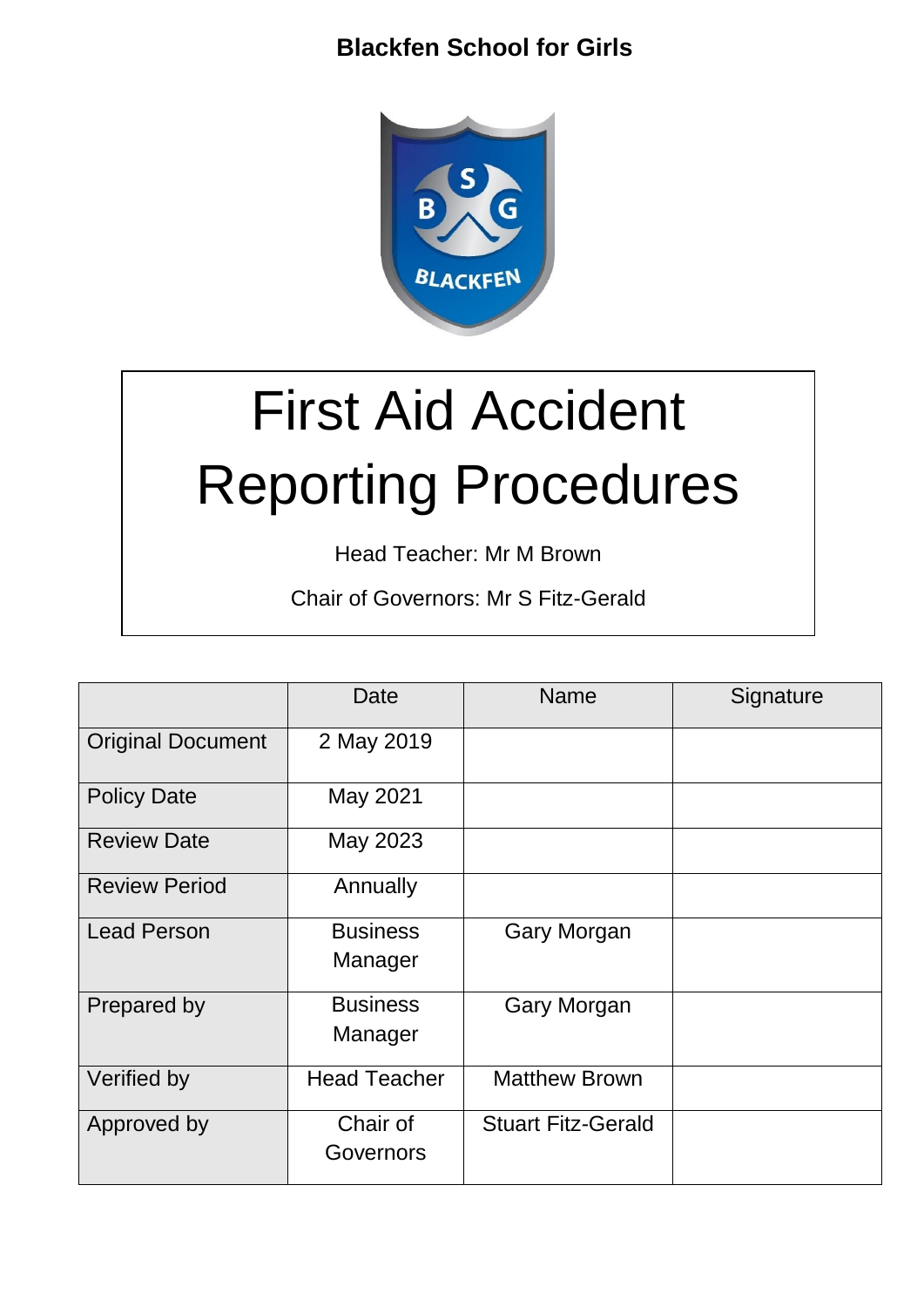#### **Fixed and portable first-aid containers**

- 2.2. First-aid containers are identified by a white cross on a green background.
- 2.3. The academy has two first-aid cabinets, which can be found in Medical Room and the Main Office. These cabinets contain a sufficient number of suitable provisions to enable the administration of first-aid.
- 2.4. The academy has travelling first-aid containers for use during school trips and off-site visits, which are stored in Main Office.
- 2.5. No medicinal substances or materials are permitted within a first-aid container.
- 2.6. Blunt-ended stainless steel scissors should be kept in the container in case clothing needs to be cut away prior to treatment.
- 2.7. Inventories are kept of all first-aid supplies including expiry dates. Full lists can be found in each first-aid container.

#### **Fixed**

- 2.8. Fixed first aid-containers will contain, at a minimum:
	- A leaflet giving general advice on first-aid.
	- 20 individually wrapped sterile adhesive dressings (assorted sizes).
	- Two sterile eye pads.
	- Four individually wrapped triangular bandages (preferably sterile).
	- Six safety pins.
	- Six medium sized (approximately 12cm x 12cm) individually wrapped sterile unmedicated wound dressings.
	- Two large (approximately 18cm x 18cm) sterile individually wrapped unmedicated wound dressings.
	- One pair of disposable gloves.

## **Portable**

- 2.9. Portable first-aid boxes will contain, at a minimum:
	- A leaflet giving general advice on first aid.
	- Six individually wrapped sterile adhesive dressings.
	- One large (approximately 18cm x 18cm) sterile unmedicated wound dressing.
	- Two triangular bandages.
	- Two safety pins.
	- Individually wrapped moist cleaning wipes.
	- One pair of disposable gloves.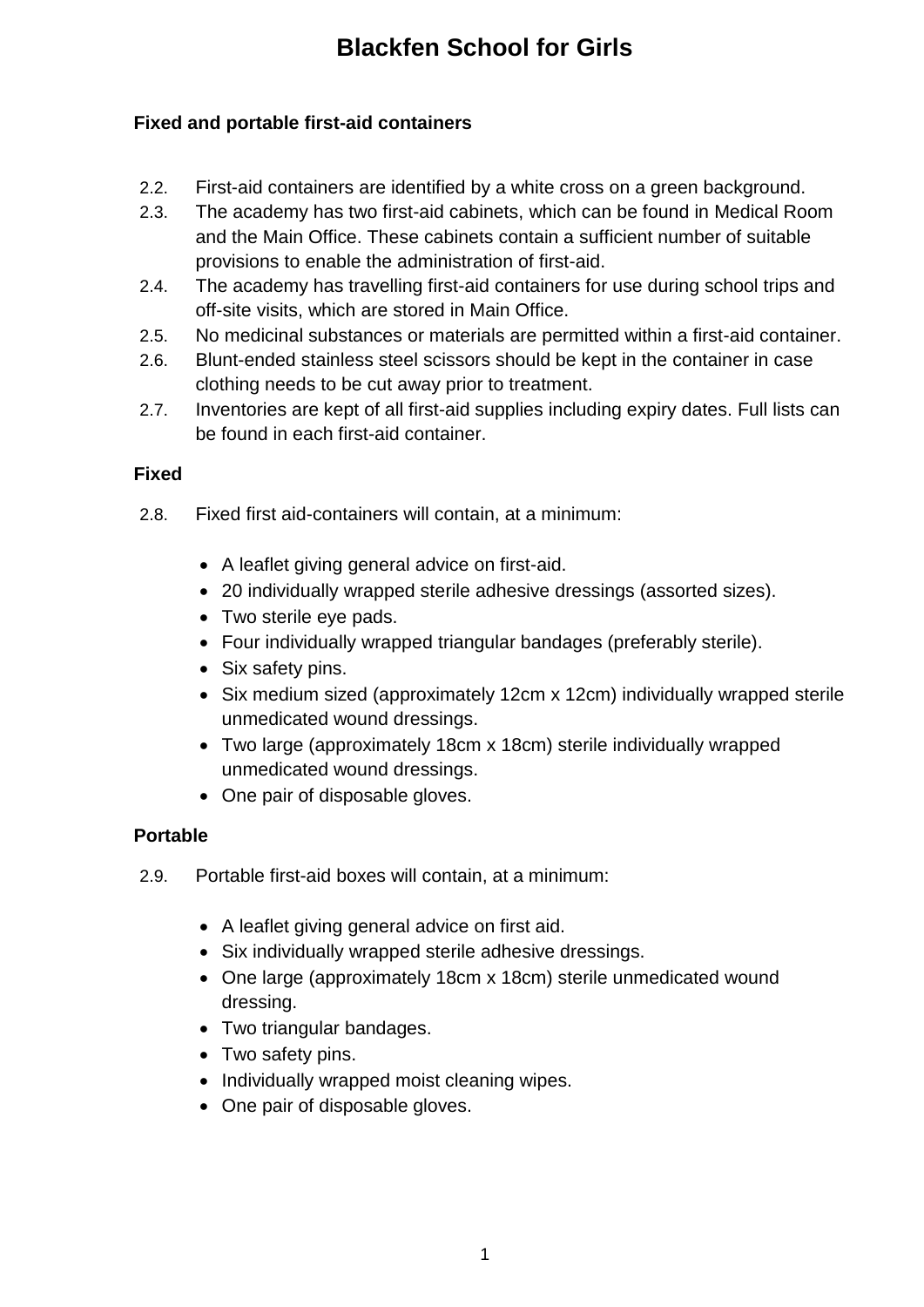#### **Minibuses**

- 2.10. The /academy minibus will have on board a first-aid container with the following items:
	- Ten antiseptic wipes, foil packaged.
	- One conforming disposable bandage (not less than 7.5cm wide).
	- Two triangular bandages.
	- One packet of 24 assorted adhesive dressings.
	- Three large (no less than 15cm x 15cm) sterile unmedicated ambulance dressings.
	- Two sterile eye pads, with attachments.
	- Twelve assorted safety pins.
	- One pair of rust free blunt-ended scissors.
- 2.11. First-aid containers will be:
	- Prominently marked as a first-aid container.
	- Maintained in a good condition.
	- Suitable for the purpose of keeping the items referred to above in good condition.
	- Readily available for use.

## **Defibrillator**

The school has 2 defibrillators located in the first aid room and externally on the admin block wall that can be accessed by the public. This has been registered on The Circuit – the National Defibrillator Network.

- The defibrillator is serviced annually by a competent company.
- The defibrillator is stored in the school first aid room in the admin block
- External signs denoting the school's defibrillator are on the perimeter fence.
- School office is contacted if the defibrillator is required and dispatched accordingly.
- The defibrillator checked that the battery is live once a week by allocated staff
- The defibrillator has a spare battery, scissors and razors attached.

#### **3. Selection of first-aiders**

- 3.1 When selecting first-aiders, the Head Teacher should consider an individual's:
	- Reliability and communication skills.
	- Aptitude and ability to absorb new knowledge and learn new skills.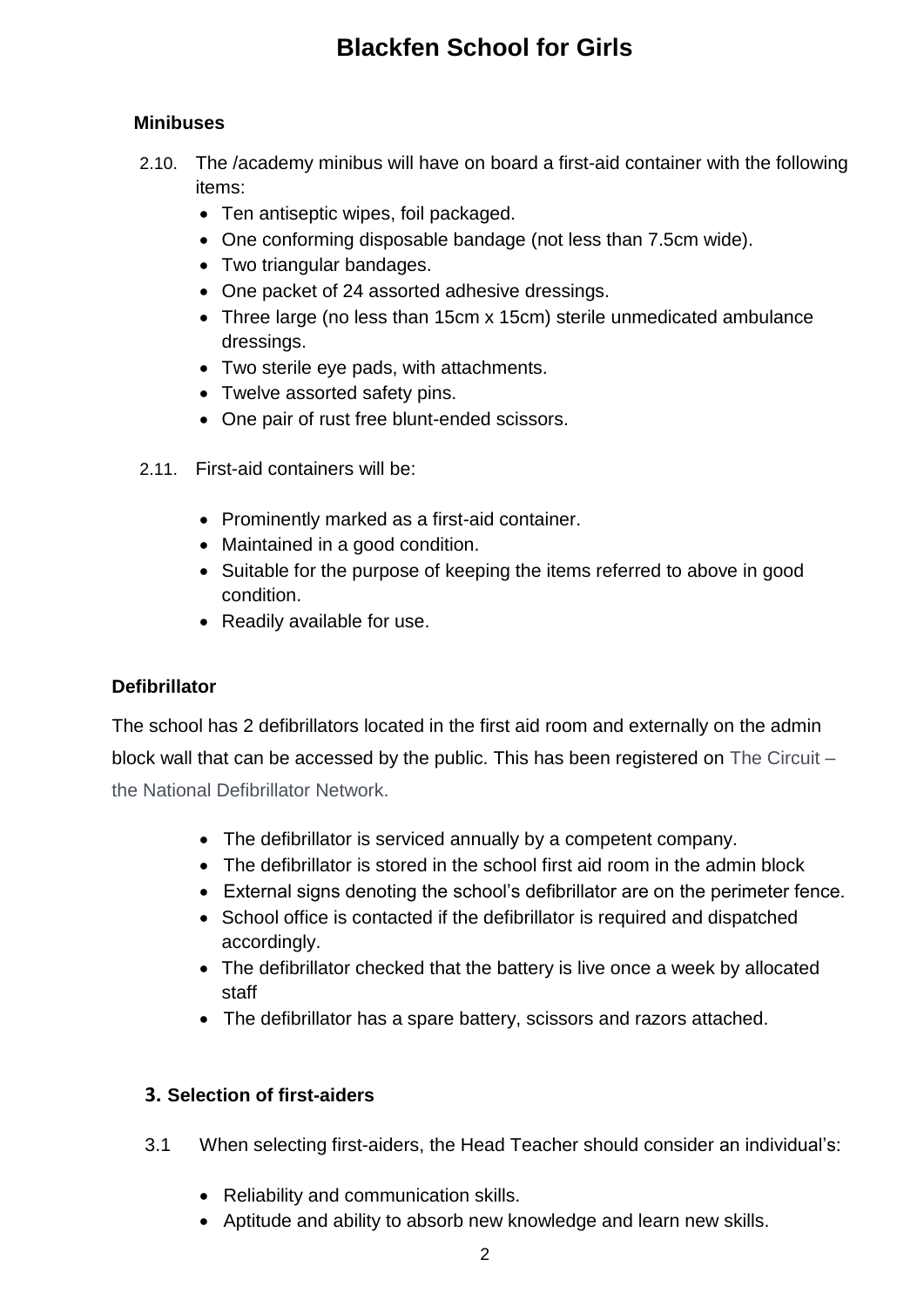- Ability to cope with stressful and physically demanding emergency procedures.
- Normal duties. A first-aider must be able to leave immediately in an emergency unless a specialist first aider is available and will attend.
- 3.2. Unless first-aid cover is part of a staff member's contract of employment, people who agree to become first-aiders should do so on a voluntary basis.

## **4. Training**

- 4.2. The Business Manager is responsible for organising first-aid training.
- 4.3. The academy keeps a record of who is trained in first-aid and the date that their certificates expire.
- 4.4. First-aiders will be offered re-trained within 3 months prior to the end of the third year, when their first-aid certificates expire.
- 4.5. All First-aiders should ensure that they have read the school's First Aid Policy and sign the training record to say they have done this.

## **5. Roles and responsibilities**

- 5.2. The main duties of the appointed person are to:
	- Take charge of first-aid arrangements, including looking after equipment and calling the emergency services, where necessary.
	- If a person is not first trained they should not give first-aid treatment for anything they are not trained for and seek a senior first aider.
	- First aid training will incorporate the following but not limited to.
		- What to do in an emergency.
		- Cardiopulmonary resuscitation.
		- $-$  First-aid for the unconscious casualty.
		- $-$  First-aid for the wounded or bleeding.
	- Liaise with the Admin Office, where necessary, to facilitate the replacement of out-of-stock or expired first-aid material or equipment.
	- Remain on-site throughout the school day or sign out at reception informing their line manager they are off-site.
- 5.3. The main duties of first-aiders are to:
	- Complete a training course approved by the Health and Safety Executive (HSE).
	- Give immediate help to casualties with common injuries and those arising from specific hazards at the academy.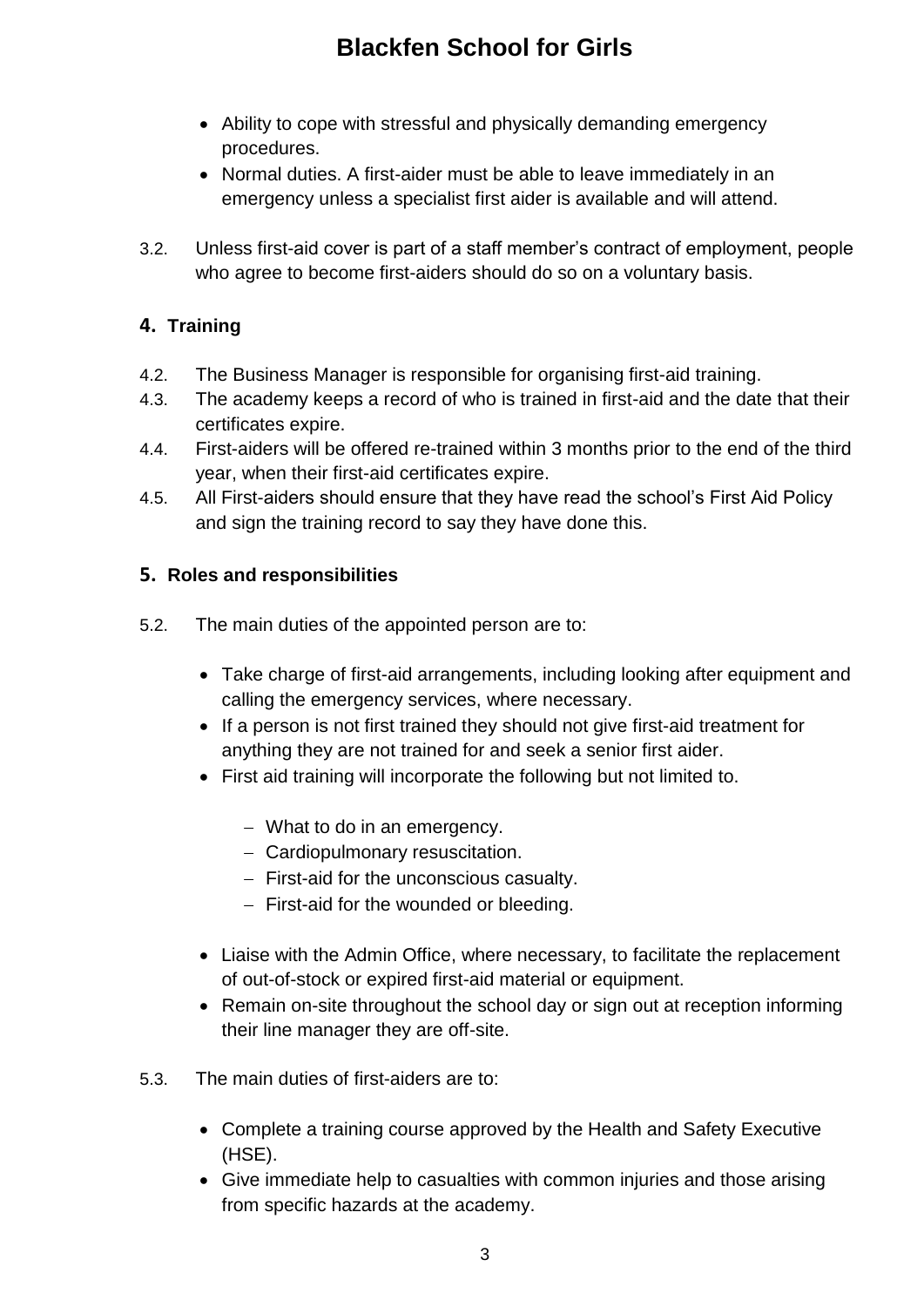Ensure that an ambulance or other professional medical help is called, where appropriate.

#### **6. Reporting incidents and record keeping**

#### **Reporting**

8.1. The Business Manager will ensure that procedures are in place to report any major or fatal injuries without delay (e.g. by telephone), as required by RIDDOR. Other reportable injuries will be reported within 10 days.

## **Record keeping – All incidents, accidents are reported to the school office who will seek advice from the local authority medical and health & safety team for further action**

8.2. The Business Manager will ensure that records are kept of any reportable death, specified injury, disease or dangerous occurrence that requires reporting under RIDDOR.

All injuries must be reported to the school office who will keep a record of this. The schools have a service level agreement with the local authority on incident report who will advise if an injury is reportable to a regulatory body.

- 8.3. Reportable injuries include:
	- Fractures, other than to fingers, thumbs and toes.
	- Amputations.
	- Any injury likely to lead to permanent loss of sight or reduction in sight.
	- Any crush injury to the head or torso causing damage to the brain or internal organs.
	- Serious burns (including scalding), which cover more than 10 percent of the body or cause significant damage to the eyes, respiratory system or other vital organs.
	- Any scalping requiring hospital treatment.
	- Any loss of consciousness caused by head injury or asphyxia.
	- Any other injury arising from working in an enclosed space which leads to hypothermia or heat-induced illness, or requires resuscitation or admittance to hospital for more than 24 hours.
- 8.4. Reportable occupational diseases include: (Staff with an occupational disease should report this to HR after seeking medical advice.)
	- Carpal tunnel syndrome.
	- Severe cramp of the hand or forearm.
	- Occupational dermatitis e.g. from work involving strong acids or alkali, including domestic bleach.
	- Hand-arm vibration syndrome.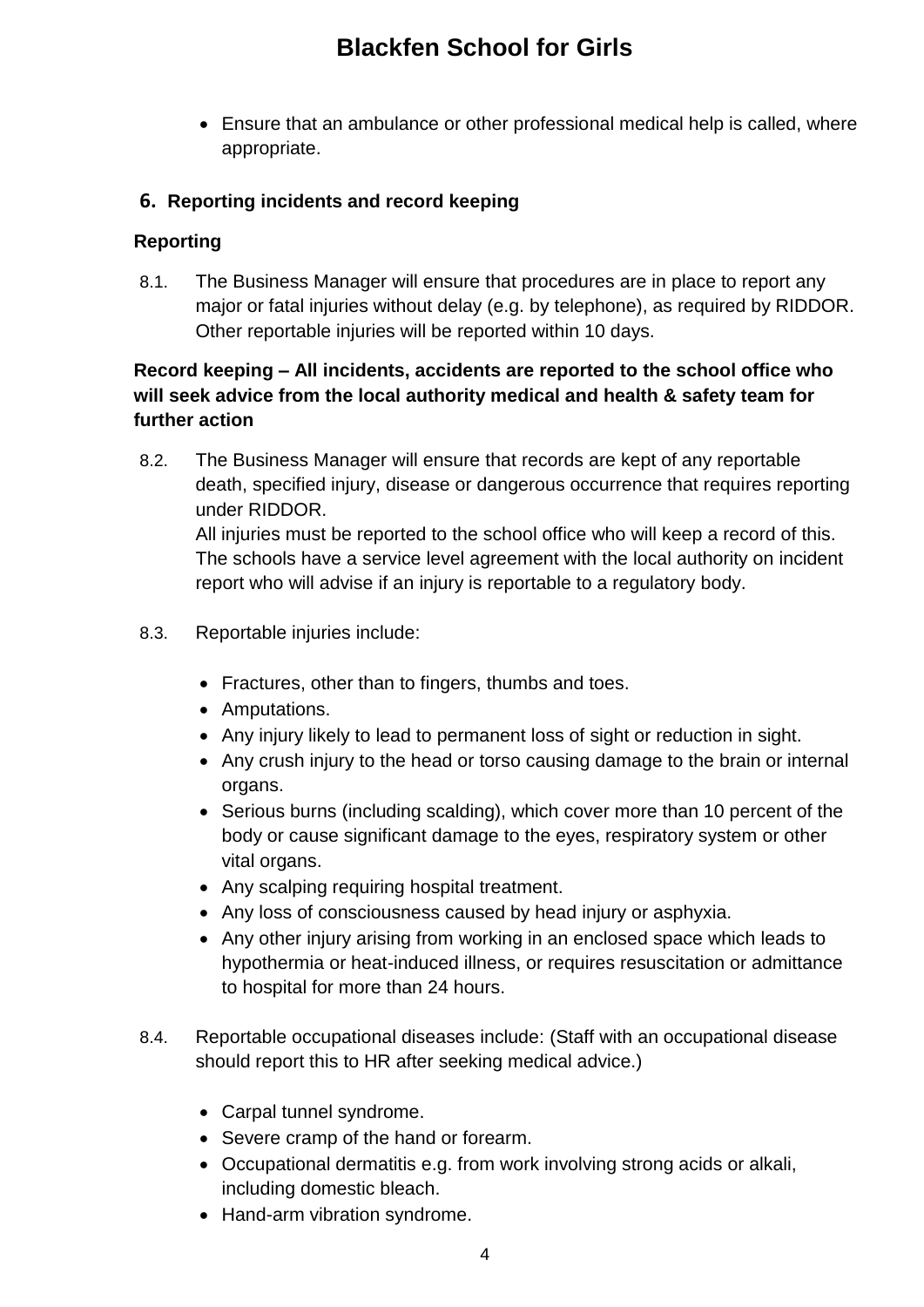- Occupational asthma e.g. from wood dust or soldering.
- Tendonitis or tenosynovitis of the hand or forearm.
- Any occupational cancer.
- Any disease attributed to an occupational exposure to a biological agent.
- 8.5. Work-related stress and stress-related illnesses (including post-traumatic stress disorder) are not reportable under RIDDOR, as a reportable injury has to have resulted from a work-related incident. (staff to report this to HR)
- 8.6. Dangerous occurrences include:
	- The collapse or failure of load-bearing parts of lifts and lifting equipment.
	- The accidental release of a biological agent likely to cause severe human illness.
	- The accidental release or escape of any substance that may cause a serious injury or damage to health.
	- An electrical short circuit or overload causing a fire or explosion.
- 8.7. Injuries to pupils and visitors who are involved in an accident at school, or an activity organised by the academy must be reported to the Amin office who will comply with local authority agreement and follow advice and reportable if the accident results in:
	- The death of a person which arose out of or in connection with a workrelated activity.
	- An injury that arose out of or in connection with a work-related activity and the person is taken directly from the scene of the accident to hospital for treatment (examinations and diagnostic tests do not constitute treatment).
- 8.8. Records will also be kept of all occupational injuries where a staff member is away from work or incapacitated for more than three consecutive days, although this doesn't need to be reported.
- 8.9. The academy does not have to report injuries where the pupil remains at school, is taken home or is simply absent from school for a number of days.
- 8.10. First-aiders will ensure that they comply with the reporting procedures of the school after administering treatment, including recording:
	- The date, time and place of the incident.
	- The name (and class) of the injured or ill person.
	- Details of the injury/illness and what first aid was given.
	- What happened to the person immediately afterwards? (e.g. went home, resumed normal duties, went back to class, went to hospital).
	- Name and signature of the first aider or person dealing with the incident.
	- $\bullet$